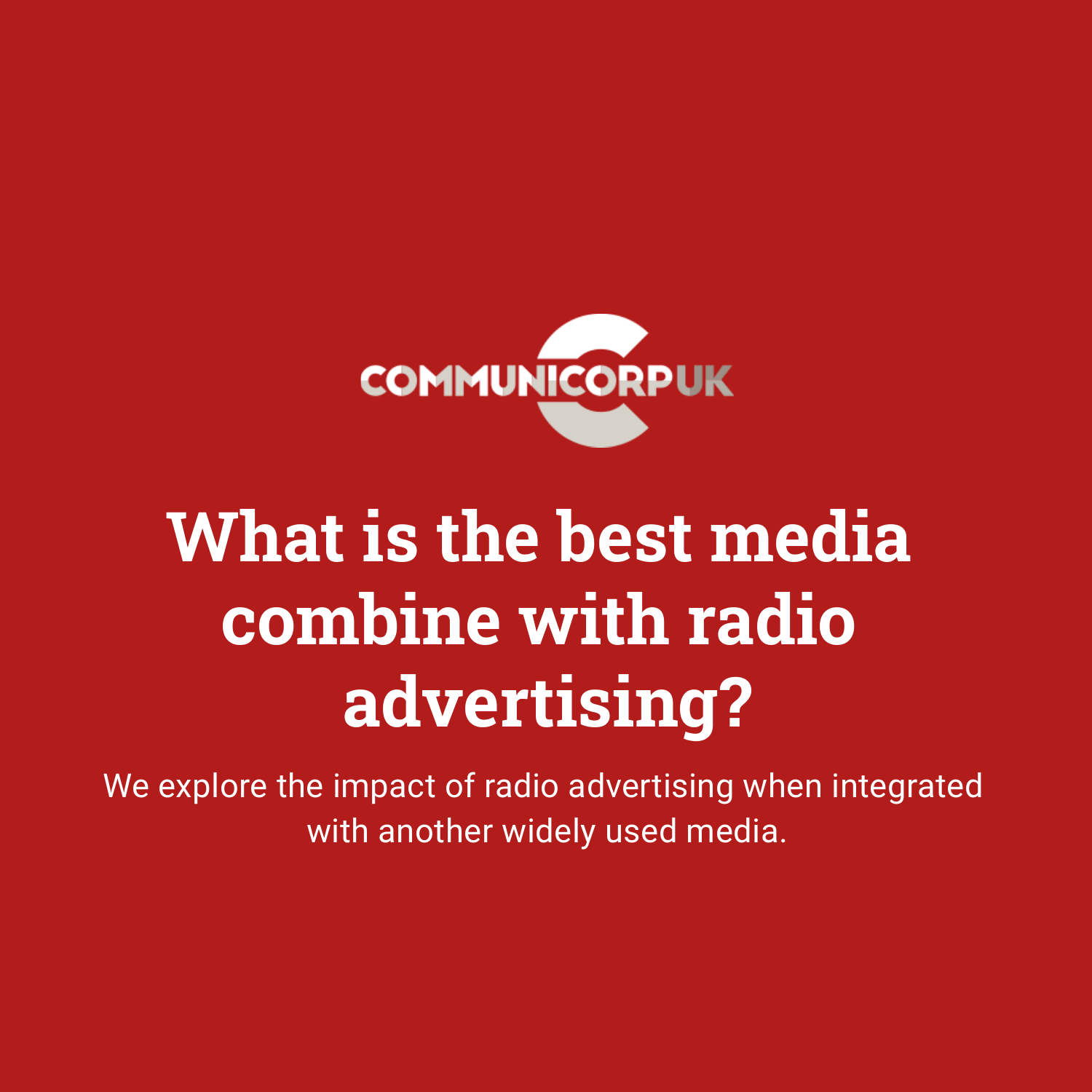#### **Intro**

According to recent research by Radiocentre, exposure to radio advertising can boost brand browsing by an average of 52%.

However, placed alongside other media, radio can play an extremely powerful role for advertisers. Throughout this short guide we will focus on how brands can use radio as part of a wider media combination to maximise overall campaign performance.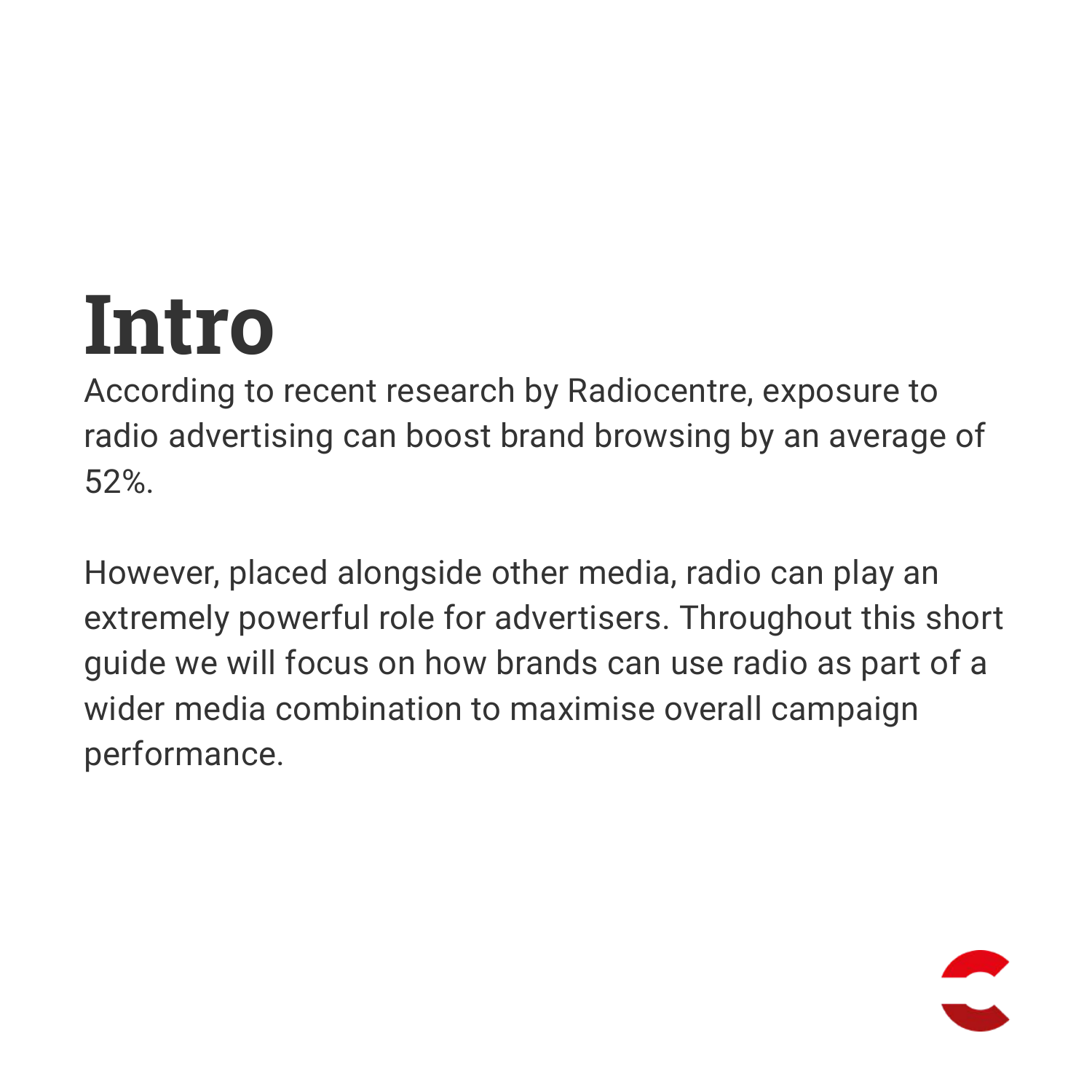## **Radio and digital**

A study new study has highlighted how allocating just 10% of of a media budget into radio boosts brand online browsing by 52%.

The other benefits of combining the two mediums include:

- Boosting brand awareness. It is said that 58% of all online browsing stimulated by radio takes places within 24 hours of exposure to advertising.

- Expanding reach. The internet currently has 65.3 million users in the UK alone. Working together, the two hugely popular platforms can help your business expand its reach and interact with new customers that you wouldn't usually access.

- Increase advertising frequency. To build brand trust and recognition, people will need to see or hear your ad multiple times, it has been said that the brain needs to be exposed to messaging between three and thirteen times before it will inspire action.

- Targeted advertising. Both digital and radio advertising are the perfect way to reach people when they are at their point of purchase. Combining the two methods of advertising is brilliant way for increasing revenue as you pique interest in the minds of customers just as they prepare to act.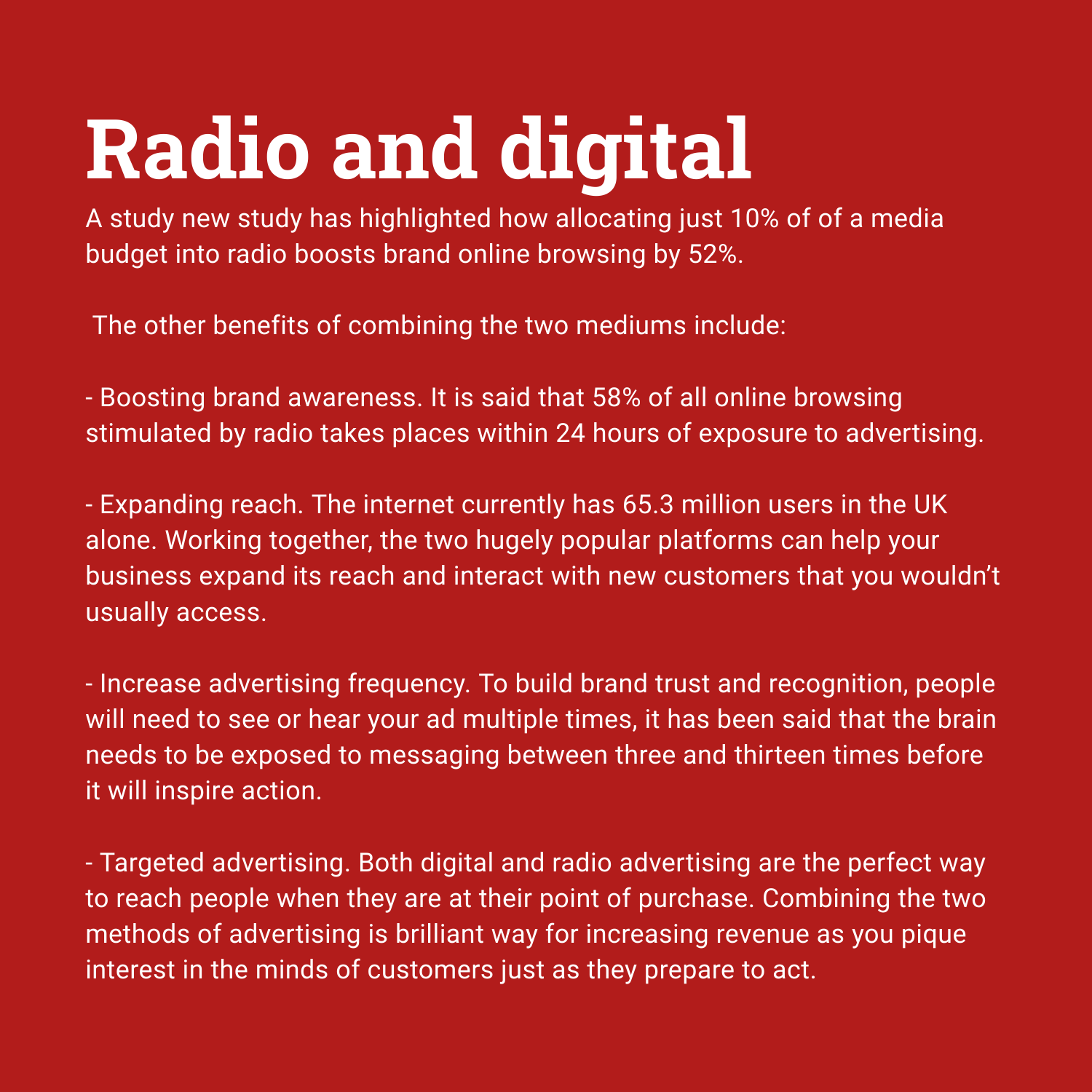# **Radio and outdoor**

When driving, radio can contextually provide the brand voice to the brand image displayed on outdoor advertising, completing the full, immersive marketing experience. In this section we will investigate the benefits of combining the airwaves with OOH:

- Both sets of ads do not interrupt consumers. Radio and out of home advertising work so well together as they are not an intrusive form of marketing, unlike digital marketing methods such as digital display.

- Economical pricing. Compared to the likes of television or digital advertising, radio and outdoor marketing is well-known for its fair pricing, which considering the size of its potential reach, is highly competitive.

- Both mediums appeal to consumer's core senses. By integrating a radio and outdoor marketing campaign, you will be appealing to your audience's most crucial senses – sight and hearing.

- Simple and actionable format. A memorable advert lies in simplicity – radio and outdoor adverts are the perfect evidence of that. Using short formats – textual or visual – allows for these types of advertisement to be rather simple, containing only the most important information.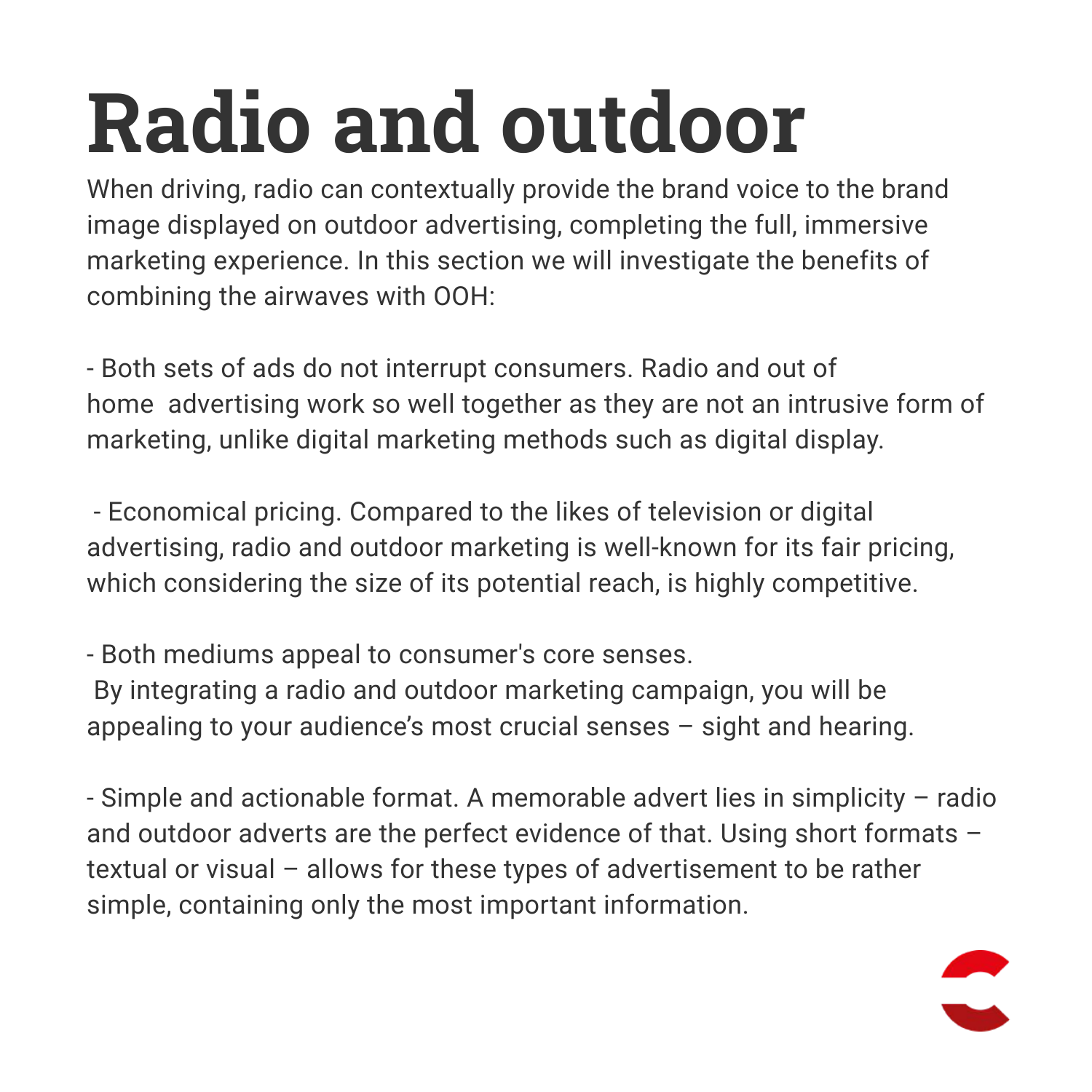## **Radio and television**

Radio and television are two of the most widely consumed media methods across the UK and account for a huge share of the average consumer's media day. We look at the benefits of combining both channels and television and how it could work for your brand:

- Boost brand awareness. According to Radiocentre, adding radio to a TV campaign has a 15% multiplier effect. If 10% of a given TV budget is alternatively used on radio, the efficiency in building awareness increases on average by 15%

- Expand advertising reach. 64 million people have a 'licensable' television set in the UK. Couple this with radio, which reaches over 88% of the UK population, your messaging will be at the forefront of the consumer's mind often.

- Strengthen your brand. By simultaneously advertising across both of these huge platforms, it would be very difficult for a consumer to forget your brand. Couple this with strong creative and branding, the familiarity of your brand will skyrocket.

- Endless demographic targeting. Both radio and television are known for there ability to target a certain demographic. Both media sources have hundreds if not thousands of options when it comes to targeting.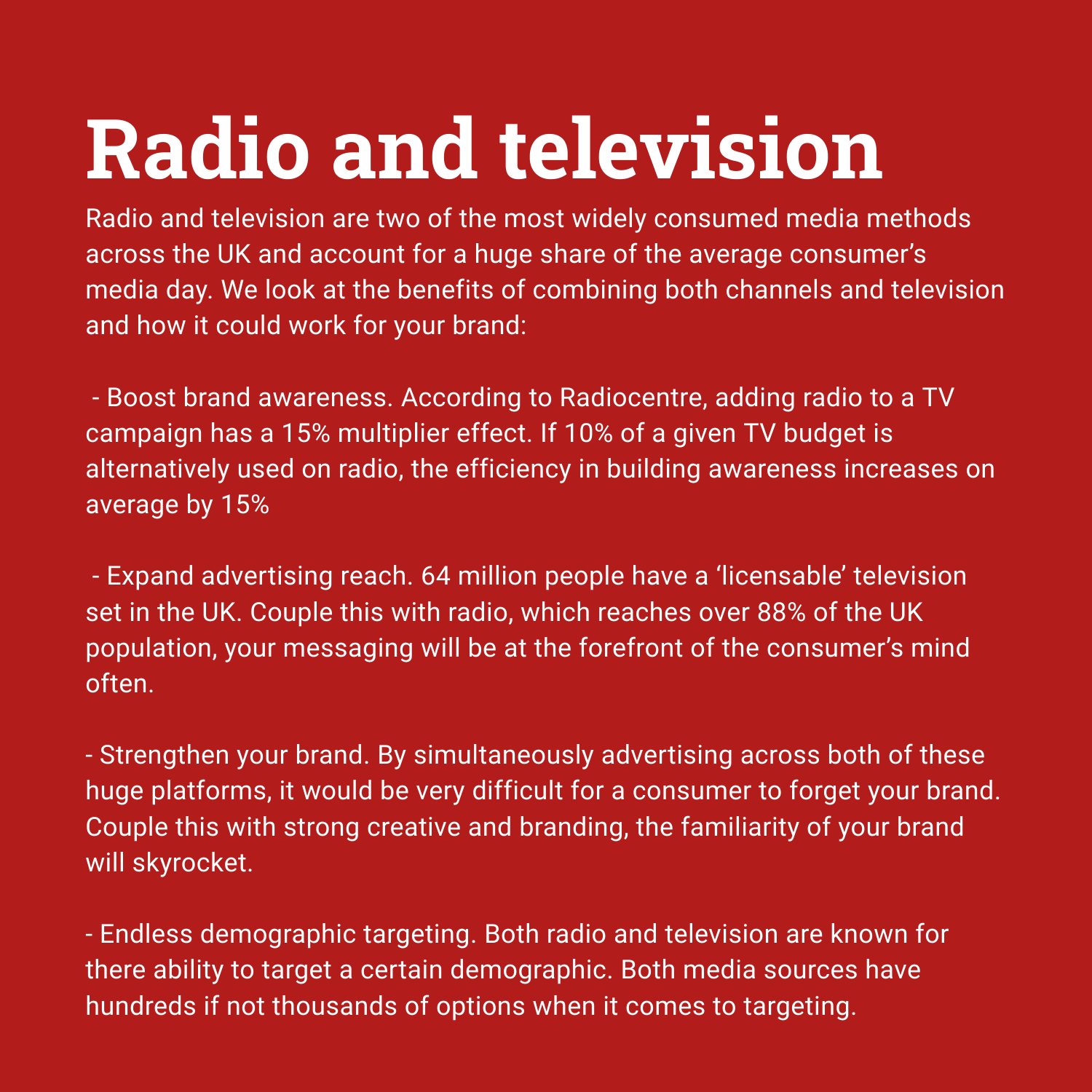# **Radio and cinema**

Although radio and cinema seem very different at first glance, their strengths are very complementary.

- Both have low active ad avoidance. With a captive audience sat in-front of a cinema screen and the 'unskippable' nature of radio, ad avoidance is very low amongst both channels.

- Whilst cinema mostly delivers irregular but hugely powerful messaging to smaller but highly valuable, radio plays a role as a broadcast "high outreach" medium, able to improve advertising effectiveness

- The production of both cinema and radio advertising is surprisingly low, perfect for SMEs who want to keep media budgets cost effective.

- Although cinema has a smaller audience, both have very specific targeting qualities. Target your demographic by film at the cinema and target your audience via radio brand on the airwaves.